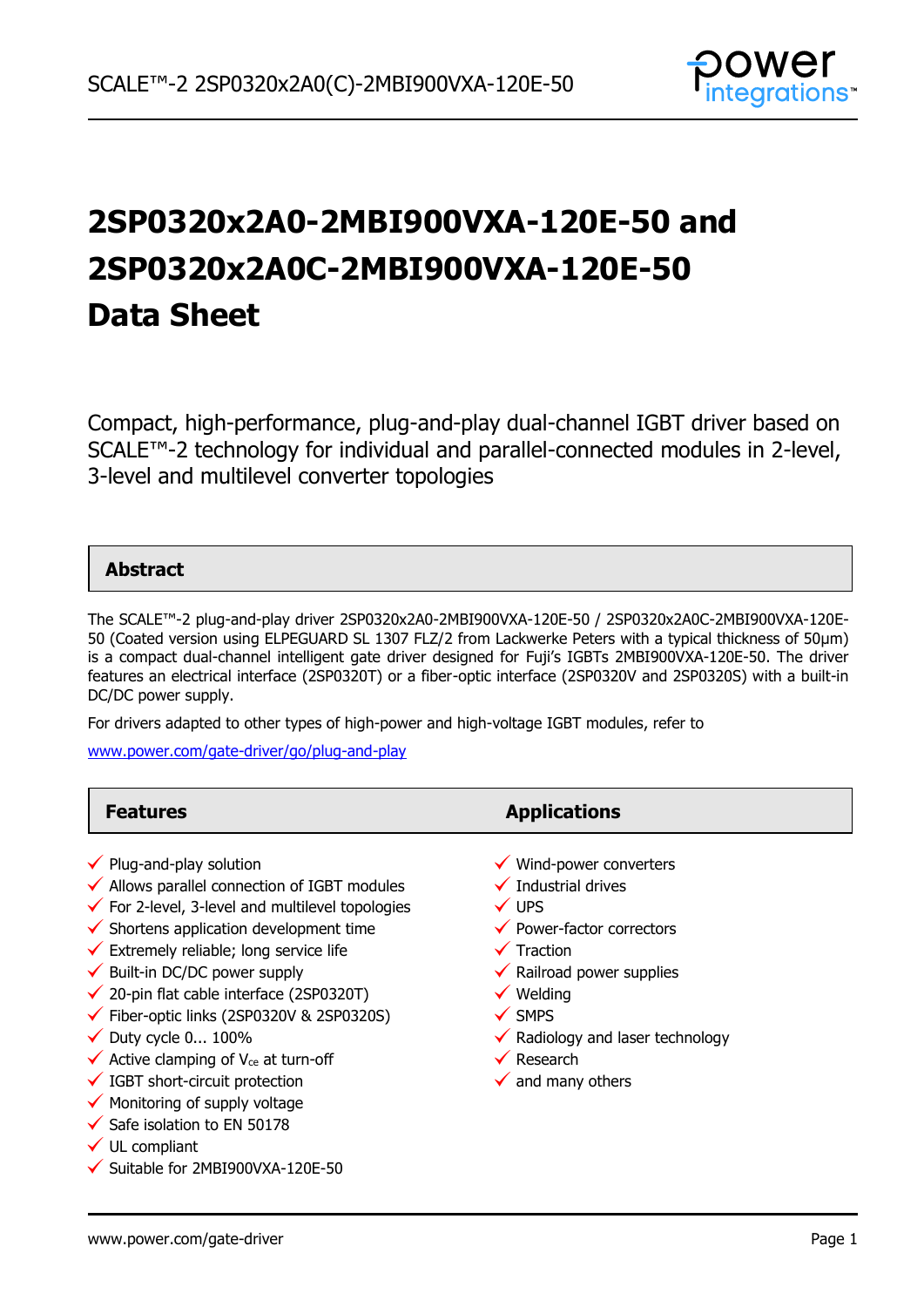

### **Safety Notice!**

The data contained in this data sheet is intended exclusively for technically trained staff. Handling all highvoltage equipment involves risk to life. Strict compliance with the respective safety regulations is mandatory!

Any handling of electronic devices is subject to the general specifications for protecting electrostatic-sensitive devices according to international standard IEC 60747-1, Chapter IX or European standard EN 100015 (i.e. the workplace, tools, etc. must comply with these standards). Otherwise, this product may be damaged.

### **Important Product Documentation**

This data sheet contains only product-specific data. For a detailed description, must-read application notes and common data that apply to the whole series, please refer to "Description & Application Manual for 2SP0320T SCALE-2 IGBT Drivers" (electrical interface) or "Description & Application Manual for 2SP0320V and 2SP0320S SCALE-2 IGBT Drivers" (fiber-optic interface) on [www.power.com/gate-driver/go/2SP0320.](http://www.power.com/gate-driver/go/2SP0320)

When applying SCALE-2 plug-and-play drivers, please note that these drivers are specifically adapted to a particular type of IGBT module. Therefore, the type designation of SCALE-2 plug-and-play drivers also includes the type designation of the corresponding IGBT module. These drivers are not valid for IGBT modules other than those specified. Incorrect use may result in failure.

### **Mechanical Dimensions**

Dimensions: Refer to the relevant "Description and Application Manual"

Mounting principle: Connected to IGBT module with screws

### **Fiber-Optic Interfaces**

| <b>Interface</b>   | <b>Remarks</b>                                   | Part type #       |
|--------------------|--------------------------------------------------|-------------------|
| Drive signal input | 2SP0320V, fiber-optic receiver (Notes 21, 22)    | HFBR-2522ETZ      |
| Drive signal input | 2SP0320S, fiber-optic receiver (Notes 21, 22)    | <b>HFBR-2412Z</b> |
| Status output      | 2SP0320V, fiber-optic transmitter (Notes 21, 23) | HFBR-1522ETZ      |
| Status output      | 2SP0320S, fiber-optic transmitter (Notes 21, 23) | <b>HFBR-1412Z</b> |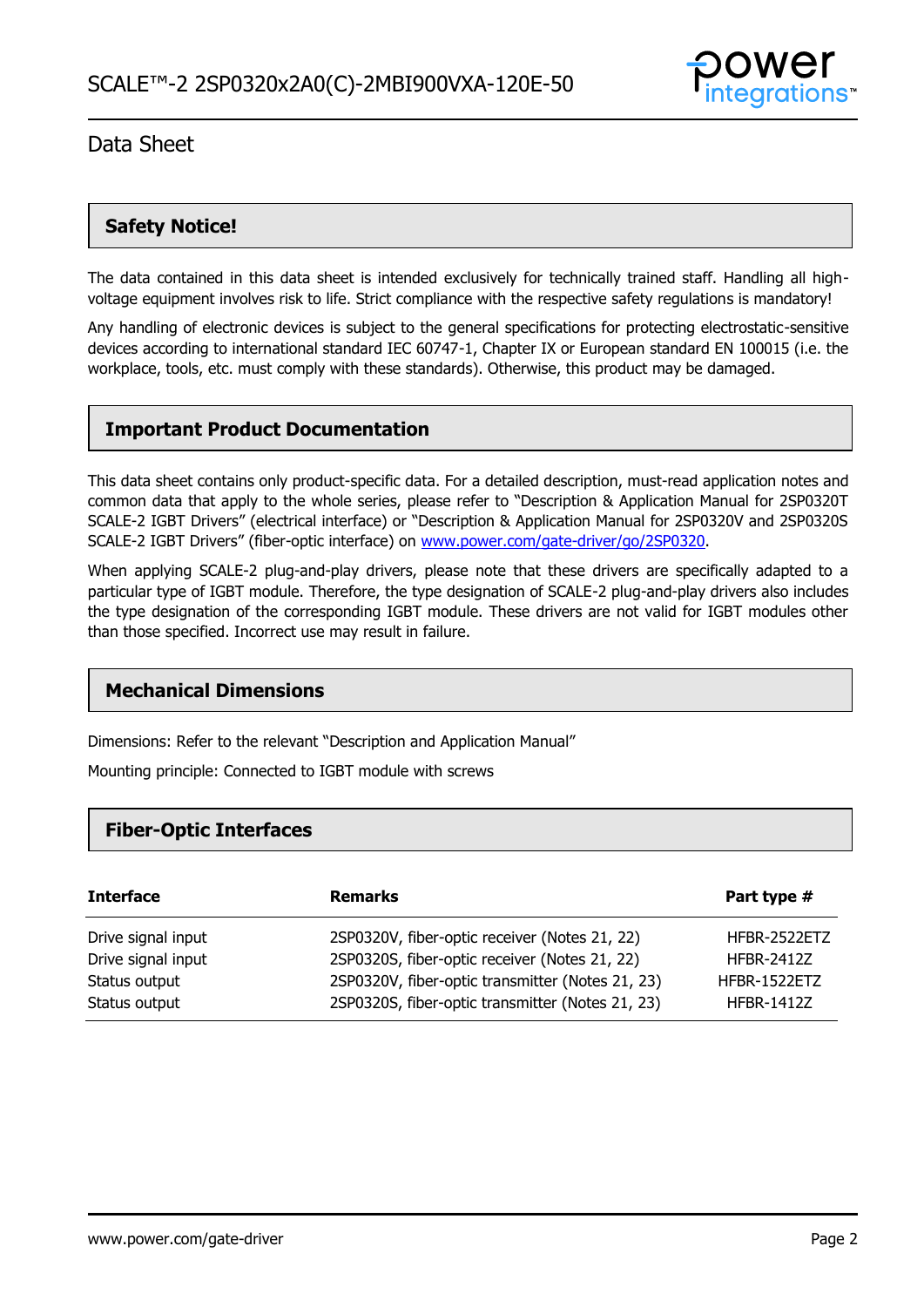

# **Absolute Maximum Ratings**

| <b>Parameter</b>                       | <b>Remarks</b>                                 | Min | Max               | Unit           |
|----------------------------------------|------------------------------------------------|-----|-------------------|----------------|
| Supply voltage V <sub>DC</sub>         | VDC to GND                                     | 0   | 16                | V              |
| Supply voltage V <sub>cc</sub>         | VCC to GND (Note 1)                            | 0   | 16                | v              |
| Logic input and output voltages        | To GND                                         |     | $-0.5$ VCC $+0.5$ | V              |
| $SOx$ current                          | Fault condition, total current                 |     | 20                | mA             |
| Gate peak current I <sub>out</sub>     | Note 2                                         | -20 | $+20$             | A              |
| Average supply current I <sub>DC</sub> | 2SP0320T (Note 24)                             |     | 600               | mA             |
| Average supply current I <sub>DC</sub> | 2SP0320V and 2SP0320S (Note 24)                |     | 690               | mA             |
| Output power per gate                  | Ambient temperature <70°C (Note 3)             |     | 3                 | W              |
|                                        | Ambient temperature 85°C (Note 3)              |     | 2                 | W              |
| Switching frequency f                  |                                                |     | 12                | kHz            |
| Test voltage (50Hz/1min.)              | Primary to secondary (Note 19)                 |     | 3800 VAC(eff)     |                |
|                                        | Secondary to secondary (Note 19)               |     | 3800 VAC(eff)     |                |
| DC-link voltage                        | Note 4                                         |     | 800               | V              |
| dV/dt                                  | Rate of change of input to output voltage      |     | 50                | $kV/\mu s$     |
| Operating voltage                      | Primary/secondary, secondary/secondary         |     | 1200              | $V_{\rm peak}$ |
| Operating temperature                  |                                                | -40 | 85                | °C             |
| Storage temperature                    | Note 29                                        | -40 | 50                | °C             |
| Surface temperature                    | Only 2SP0320x2A0C-2MBI900VXA-120E-50 (Note 30) |     | 125               | °C             |

## **Recommended Operating Conditions**

| <b>Power Supply</b>            | <b>Remarks</b>                               | Min  | <b>Tvp</b> | Max      | Unit |
|--------------------------------|----------------------------------------------|------|------------|----------|------|
| Supply voltage $V_{DC}$        | To GND (Note 1)                              | 14.5 | 15         | 15.5     |      |
| Supply voltage V <sub>cc</sub> | To GND (Note 1)                              | 14.5 | 15         | 15.5     | -V   |
| Resistance from TB to GND      | 2SP0320T, blocking time $\neq$ 0, ext. value | 128  |            | $\infty$ | kΩ   |
| $SOx$ current                  | Fault condition, 3.3V logic                  |      |            | 4        | mA   |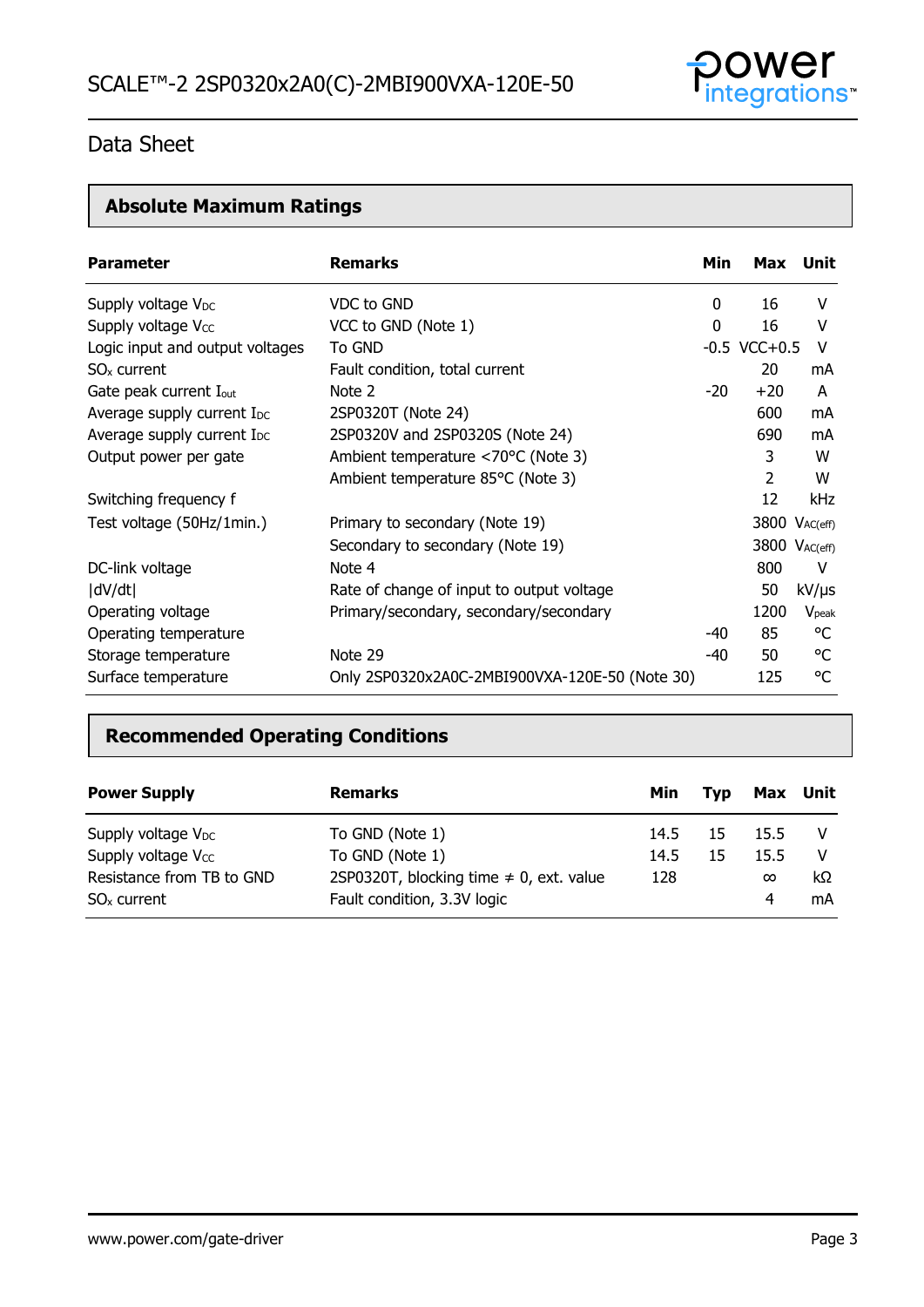

### **Electrical Characteristics**

| <b>Power Supply</b>                  | <b>Remarks</b>                                     | <b>Min</b> | <b>Typ</b> | <b>Max</b> | Unit          |
|--------------------------------------|----------------------------------------------------|------------|------------|------------|---------------|
| Supply current I <sub>DC</sub>       | 2SP0320T, without load                             |            | 37         |            | mA            |
|                                      | 2SP0320V and 2SP0320S, without load                |            | 145        |            | mA            |
| Efficiency n                         | Internal DC/DC converter                           |            | 85         |            | $\frac{0}{0}$ |
| Supply current Icc                   | Without load                                       |            | 19         |            | mA            |
| Coupling capacitance C <sub>io</sub> | Primary side to secondary side, total, per channel |            |            |            |               |
|                                      | 2SP0320T                                           |            | 20         |            | pF            |
|                                      | 2SP0320V and 2SP0320S                              |            | 15         |            | pF            |
| <b>Power Supply Monitoring</b>       | <b>Remarks</b>                                     | Min        | <b>Typ</b> | <b>Max</b> | <b>Unit</b>   |
| Supply threshold Vcc                 | Primary side, clear fault                          | 11.9       | 12.6       | 13.3       | $\vee$        |
|                                      | Primary side, set fault (Note 5)                   | 11.3       | 12.0       | 12.7       | $\vee$        |
| Monitoring hysteresis                | Primary side, set/clear fault                      | 0.35       |            |            | $\vee$        |
| Supply threshold Visox-Veex          | Secondary side, clear fault                        | 12.1       | 12.6       | 13.1       | V             |
|                                      | Secondary side, set fault (Note 26)                | 11.5       | 12.0       | 12.5       | V             |
| Monitoring hysteresis                | Secondary side, set/clear fault                    | 0.35       |            |            | V             |
| Supply threshold Veex-Vcomx          | Secondary side, clear fault                        | 5          | 5.15       | 5.3        | V             |
|                                      | Secondary side, set fault (Note 26)                | 4.7        | 4.85       | 5          | $\vee$        |
| Monitoring hysteresis                | Secondary side, set/clear fault                    | 0.15       |            |            | V             |
| <b>Logic Inputs and Outputs</b>      | <b>Remarks</b>                                     | Min        | <b>Typ</b> | <b>Max</b> | <b>Unit</b>   |
| Input impedance                      | 2SP0320T, $V(INx) > 3V$ (Note 6)                   | 3.5        | 4.1        | 4.6        | kΩ            |
| Turn-on threshold                    | 2SP0320T, V(INx) (Note 7)                          |            | 2.6        |            | V             |
| Turn-off threshold                   | 2SP0320T, V(INx) (Note 7)                          |            | 1.3        |            | V             |
| SOx output voltage                   | Fault condition, I(SOx) < 8mA                      |            |            | 0.7        | V             |
| <b>Short-circuit Protection</b>      | <b>Remarks</b>                                     | Min        | <b>Typ</b> | <b>Max</b> | Unit          |
| Vce-monitoring threshold             | Between auxiliary terminals                        |            | 10.2       |            | V             |
| Response time                        | DC-link voltage > 550V (Note 8)                    |            | 6.9        |            | μs            |
| Delay to IGBT turn-off               | After the response time (Note 9)                   |            | 1.4        |            | μs            |
| <b>Blocking time</b>                 | 2SP0320T, after fault (Note 10)                    |            | 90         |            | ms            |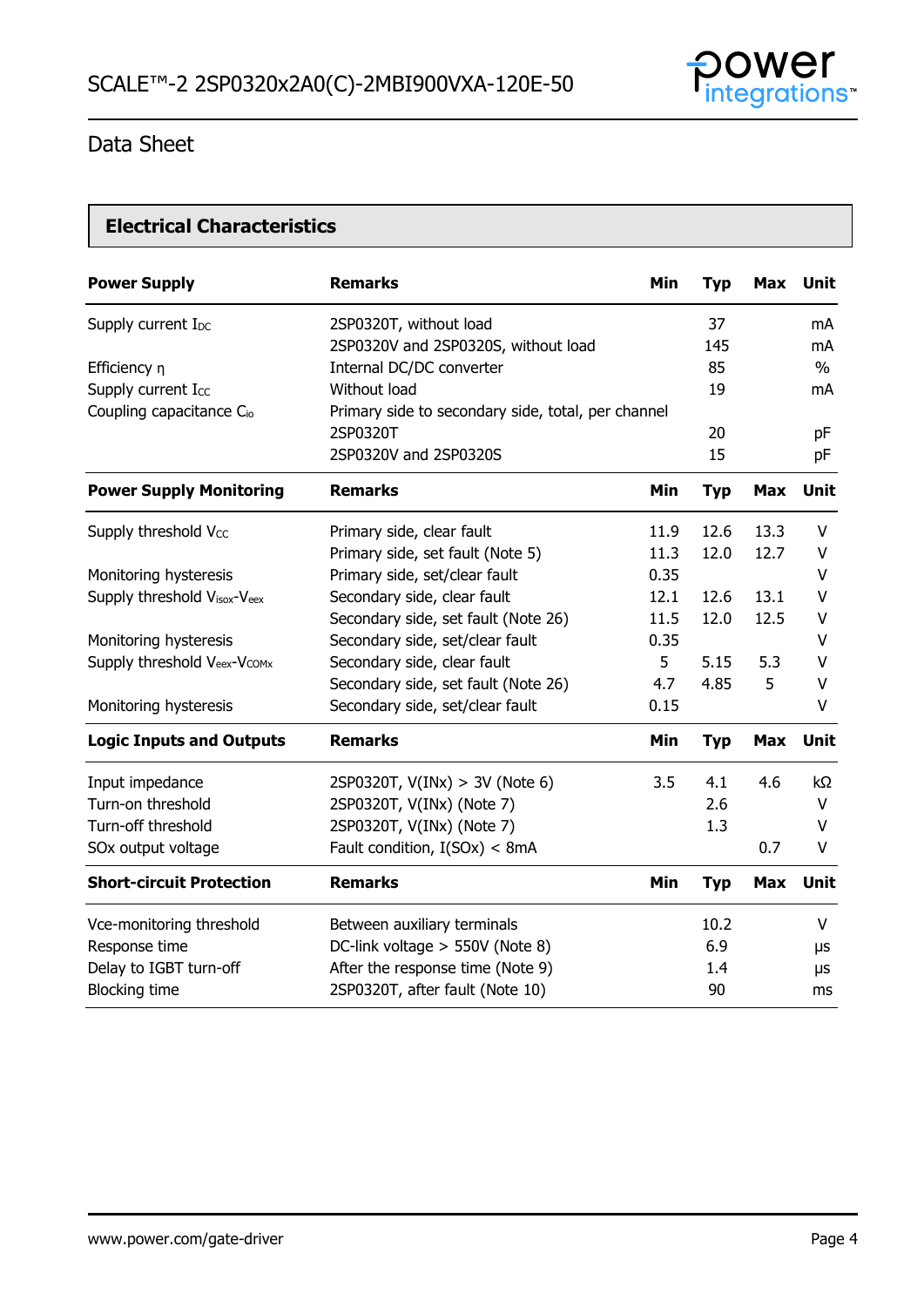

| <b>Timing Characteristics</b>              | <b>Remarks</b>                        | Min                   | <b>Typ</b>     | Max        | Unit              |
|--------------------------------------------|---------------------------------------|-----------------------|----------------|------------|-------------------|
| Turn-on delay t <sub>d(on)</sub>           | 2SP0320T (Note 11)                    |                       | 90             |            | ns                |
| Turn-off delay t <sub>d(off)</sub>         | 2SP0320T (Note 11)                    |                       | 90             |            | ns                |
| Jitter of turn-on delay                    | 2SP0320T (Note 28)                    |                       | ±2             |            | ns                |
| Jitter of turn-off delay                   | 2SP0320T (Note 28)                    |                       | ±2             |            | ns                |
| Turn-on delay t <sub>d(on)</sub>           | 2SP0320V and 2SP0320S (Note 12)       |                       | 120            |            | ns                |
| Turn-off delay t <sub>d(off)</sub>         | 2SP0320V and 2SP0320S (Note 12)       |                       | 100            |            | ns                |
| Output rise time tr(out)                   | $G_x$ to $E_x$ (Note 13)              |                       | $\overline{7}$ |            | ns                |
| Output fall time t <sub>f(out)</sub>       | $G_x$ to $E_x$ (Note 13)              |                       | 25             |            | ns                |
| Dead time between outputs                  | 2SP0320T, half-bridge mode (Note 20)  |                       | 3              |            | μs                |
| Jitter of dead time                        | 2SP0320T, half-bridge mode            |                       | ±100           |            | ns                |
| Transmission delay of fault state          | 2SP0320T (Note 14)                    |                       | 450            |            | ns                |
| Transmission delay of fault state          | 2SP0320V and 2SP0320S (Note 25)       |                       | 90             |            | ns                |
| Delay to clear fault state                 | 2SP0320V and 2SP0320S (Note 15)       |                       | 11             |            | μs                |
| Acknowledge delay time                     | 2SP0320V and 2SP0320S (Note 16)       |                       | 220            |            | ns                |
| Acknowledge pulse width                    | 2SP0320V and 2SP0320S (on host side)  |                       | 700            | 1050       | ns                |
| <b>Outputs</b>                             | <b>Remarks</b>                        | Min                   | <b>Typ</b>     | <b>Max</b> | Unit              |
| Turn-on gate resistor $R_{g(0n)}$          | Note 17                               |                       | 1.6            |            | Ω                 |
| Turn-off gate resistor R <sub>g(off)</sub> | Note 17                               |                       | 2.5            |            | Ω                 |
| Gate voltage at turn-on                    |                                       |                       | 15             |            | V                 |
| Gate-voltage at turn-off                   | 2SP0320T / (2SP0320V & 2SP0320S)      |                       |                |            |                   |
|                                            | $P = 0W$                              | $-10.4/-9.9$          |                |            | v                 |
|                                            | $P = 0.3W$                            |                       | $-10.2/-9.8$   |            | v                 |
|                                            | $P = 2.1W$                            |                       | $-9.7/-9.5$    |            | V                 |
|                                            | $P = 3W$                              |                       | $-9.6/-9.4$    |            | V                 |
| Gate resistance to COMx                    |                                       |                       | 4.7            |            | kΩ                |
| dV/dt Feedback                             | <b>Remarks</b>                        | <b>Implementation</b> |                |            |                   |
| dV/dt feedback                             | Note 18                               |                       | No             |            |                   |
| <b>Electrical Isolation</b>                | <b>Remarks</b>                        | Min                   | <b>Typ</b>     | <b>Max</b> | Unit              |
| Test voltage (50Hz/1s)                     | Primary to secondary side (Note 19)   | 3800                  | 3850           | 3900       | $V_{\text{eff}}$  |
|                                            | Secondary to secondary side (Note 19) | 3800                  | 3850           | 3900       | $V_{\text{eff}}$  |
| Partial discharge extinction volt.         | Primary to secondary side (Note 27)   | 1220                  |                |            | $V_{\text{peak}}$ |
|                                            | Secondary to secondary side (Note 27) | 1200                  |                |            | V <sub>peak</sub> |
| Creepage distance                          | Primary to secondary side             | 20                    |                |            | mm                |
|                                            | Secondary to secondary side           | 17                    |                |            |                   |
|                                            |                                       |                       |                |            | mm                |

All data refer to +25°C and  $V_{CC} = V_{DC} = 15V$  unless otherwise specified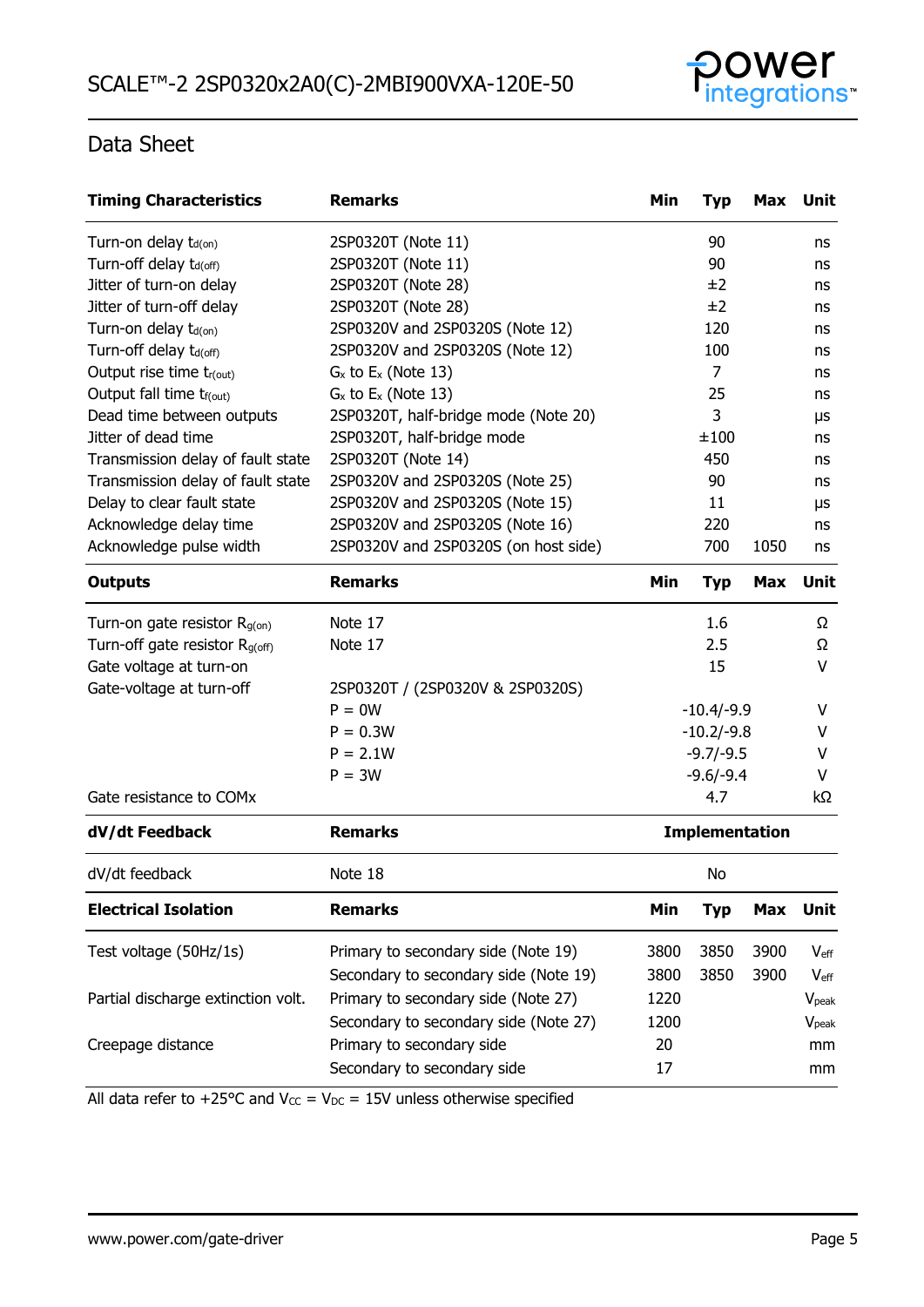

### **Footnotes to the Key Data**

- 1) Both supply voltages  $V_{DC}$  and  $V_{CC}$  should be applied in parallel.<br>2) The gate current is limited by the gate resistors located on the
- 2) The gate current is limited by the gate resistors located on the driver.<br>3) If the specified value is exceeded, this indicates a driver overload. It s
- If the specified value is exceeded, this indicates a driver overload. It should be noted that the driver is not protected against overload. From 70°C to 85°C, the maximum permissible output power can be linearly interpolated from the given data.
- 4) This limit is due to active clamping. Refer to "Description & Application Manual for 2SP0320T SCALE-2 IGBT Drivers" (electrical interface) or "Description & Application Manual for 2SP0320V and 2SP0320S SCALE-2 IGBT Drivers" (fiber-optic interface).
- 5) Undervoltage monitoring of the primary-side supply voltage (VCC to GND). If the voltage drops below this limit, a fault is transmitted to the corresponding output(s) (2SP0320T/2SP0320V/2SP0320S) and the IGBTs are switched off (only 2SP0320T).
- 6) The input impedance can be modified to values  $<$  18 k $\Omega$  (customer-specific solution).
- 7) Turn-on and turn-off threshold values can be increased (customer-specific solution).<br>8) The resulting pulse width of the direct output of the gate drive unit for short-circuit
- The resulting pulse width of the direct output of the gate drive unit for short-circuit type I (excluding the delay of the gate resistors) is the sum of response time plus delay to IGBT turn-off.
- 9) The turn-off event of the IGBT is delayed by the specified time after the response time.
- 10) Factory set value. The blocking time can be reduced with an external resistor. Refer to "Description & Application Manual for 2SP0320T SCALE-2 IGBT Drivers".
- 11) Measured from the transition of the turn-on or turn-off command at the driver input to direct output of the gate drive unit (excluding the delay of the gate resistors).
- 12) Including the delay of the external fiber-optic links. Measured from the transition of the turn-on or turn-off command at the optical transmitter on the host controller side to the direct output of the gate drive unit (excluding the delay of the gate resistors).
- 13) Refers to the direct output of the gate drive unit (excluding the delay of the gate resistors).<br>14) Transmission delay of the fault state from the secondary side to the primary status outputs.
- Transmission delay of the fault state from the secondary side to the primary status outputs.
- 15) Measured on the host side. The fault status on the secondary side is automatically reset after the specified time.
- 16) Including the delay of the external fiber-optic links. Measured from the transition of the turn-on or turn-off command at the optical transmitter on the host controller side to the transition of the acknowledge signal at the optical receiver on the host controller side.
- 17) The gate resistors can be leaded or surface mounted. Power Integrations reserves the right to determine which type will be used. Typically, higher quantities will be produced with SMD resistors and small quantities with leaded resistors.
- 18) A dV/dt feedback can optionally be implemented in order to reduce the rate of rise of the collector emitter voltage of the IGBTs at turn-off (customer-specific solution).
- 19) HiPot testing (= dielectric testing) must generally be restricted to suitable components. This gate driver is suited for HiPot testing. Nevertheless, it is strongly recommended to limit the testing time to 1s slots as stipulated by EN 50178. Excessive HiPot testing at voltages much higher than  $850V_{AC(eff)}$ may lead to insulation degradation. No degradation has been observed over 1min. testing at  $3800V_{AC(eff)}$ . The transformer of every production sample shipped to customers has undergone 100% testing at the given value or higher ( $<$  5100V $_{(AC)eff}$ ) for 1s.
- 20) Note that the dead time may vary from sample to sample. A tolerance of approximately  $\pm 20\%$  may be expected. If higher timing precisions are required, Power Integrations recommends using direct mode and generating the dead time externally.
- 21) The transceivers required on the host controller side are not supplied with the gate driver. It is recommended to use the same types as used in the gate driver. For product information refer to [www.power.com/gate-driver/go/fiberoptics.](http://www.power.com/gate-driver/go/fiberoptics)
- 22) The recommended transmitter current at the host controller is 20mA. A higher current may increase jitter or delay at turn-off.
- 23) The typical transmitter current at the gate driver is 18mA. In case of supply undervoltage, the minimum transmitter current at the gate driver is 12mA: this is suitable for adequate plastic optical fibers with a length of up to 10 meters.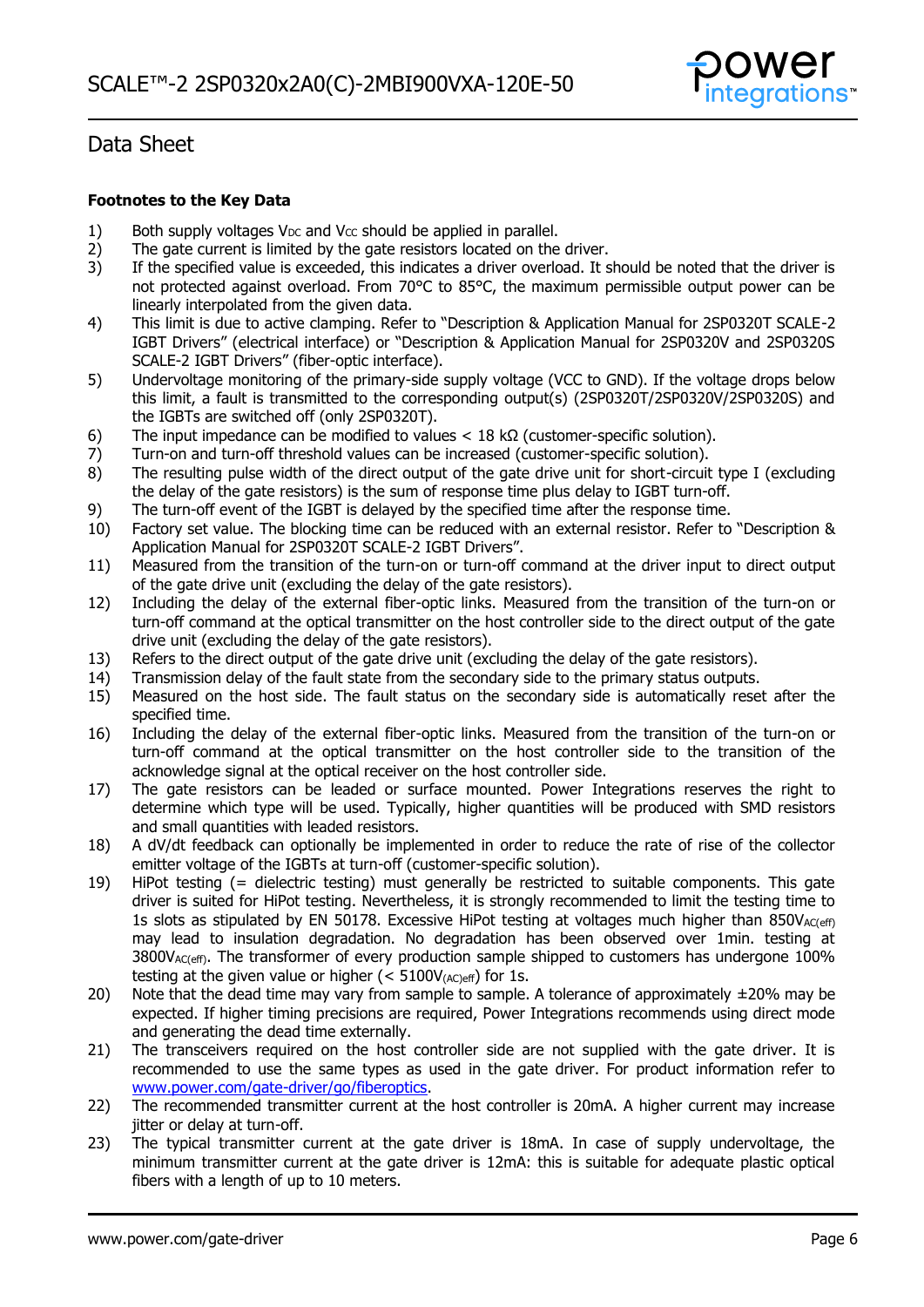

- 24) If the specified value is exceeded, this indicates a driver overload. It should be noted that the driver is not protected against overload.
- 25) Delay of external fiber-optic links. Measured from the driver secondary side (ASIC output) to the optical receiver on the host controller.
- 26) Undervoltage monitoring of the secondary-side supply voltage (Visox to Veex and Veex to COMx which correspond with the approximate turn-on and turn-off gate-emitter voltages). If the corresponding voltage drops below this limit, the IGBT is switched off and a fault is transmitted to the corresponding output.
- 27) Partial discharge measurement is performed in accordance with IEC 60270 and isolation coordination specified in EN 50178. The partial discharge extinction voltage between primary and either secondary side is coordinated for safe isolation to EN 50178.
- 28) Jitter measurements are performed with input signals INx switching between 0V and 15V referred to GND, with a corresponding rise time and fall time of 8ns.
- 29) The storage temperature inside the original package (1) or in case the coating material of coated products may touch external parts (2) must be limited to the given value. may touch external parts (2) must be limited to the given value. Otherwise, it is limited to 90°C.
- 30) The component surface temperature, which may strongly vary depending on the operating condition, must be limited to the given value for coated driver versions to ensure long-term reliability of the coating material.

### **Legal Disclaimer**

The statements, technical information and recommendations contained herein are believed to be accurate as of the date hereof. All parameters, numbers, values and other technical data included in the technical information were calculated and determined to our best knowledge in accordance with the relevant technical norms (if any). They may base on assumptions or operational conditions that do not necessarily apply in general. We exclude any representation or warranty, express or implied, in relation to the accuracy or completeness of the statements, technical information and recommendations contained herein. No responsibility is accepted for the accuracy or sufficiency of any of the statements, technical information, recommendations or opinions communicated and any liability for any direct, indirect or consequential loss or damage suffered by any person arising therefrom is expressly disclaimed.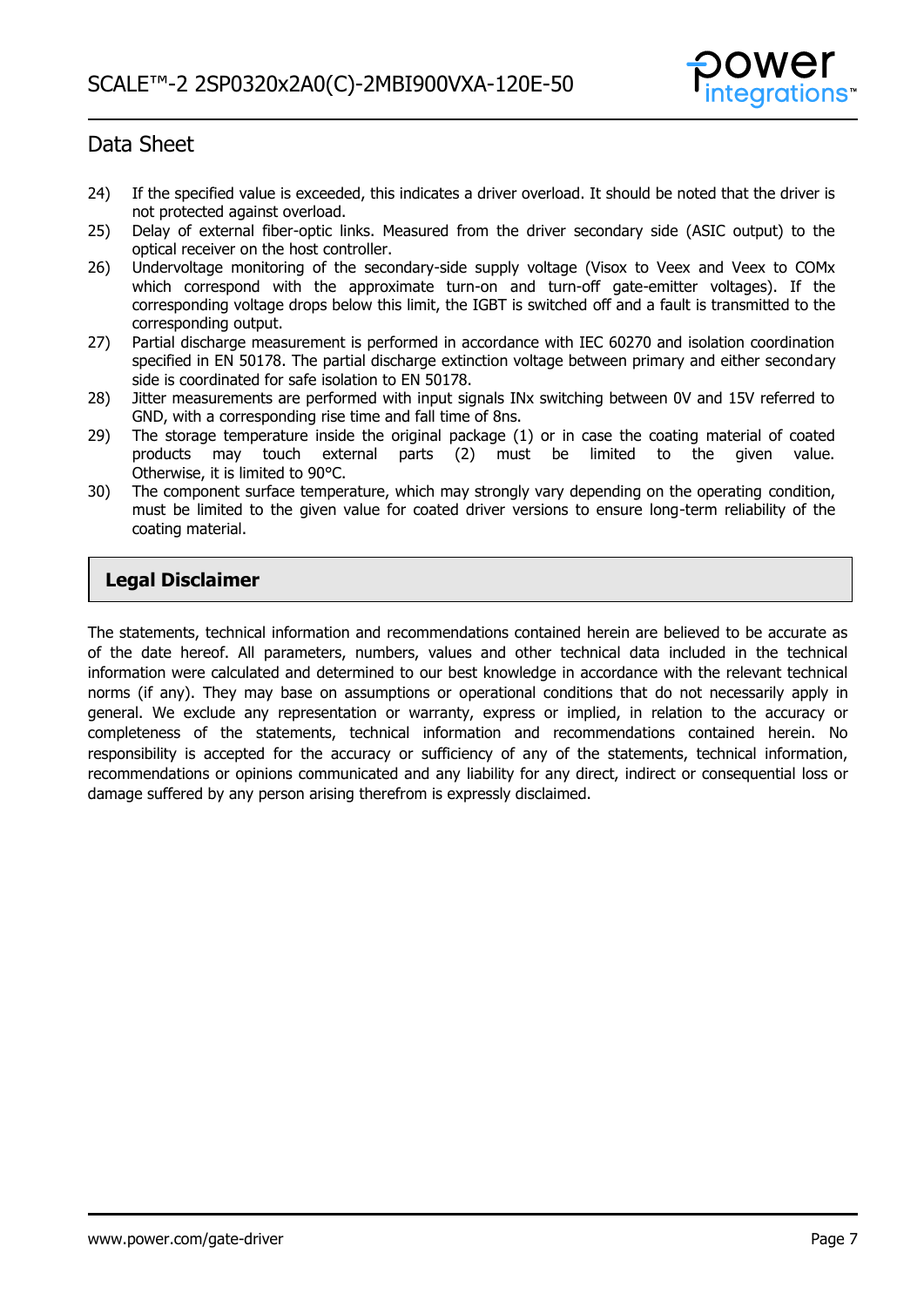

### **Ordering Information**

Our international terms and conditions of sale apply.

| <b>Interface</b>                                                                          | <b>Power Integrations Driver Type #</b>                                                             | <b>Related IGBT</b>                                            |
|-------------------------------------------------------------------------------------------|-----------------------------------------------------------------------------------------------------|----------------------------------------------------------------|
| Electrical Interface<br>Electrical Interface <sup>2)</sup><br>Fiber-Optic Interface $1$ ) | 2SP0320T2A0-2MBI900VXA-120E-50<br>2SP0320T2A0C-2MBI900VXA-120E-50<br>2SP0320V2A0-2MBI900VXA-120E-50 | 2MBI900VXA-120E-50<br>2MBI900VXA-120E-50<br>2MBI900VXA-120E-50 |
| Fiber-Optic Interface $1$ , $2$ )                                                         | 2SP0320V2A0C-2MBI900VXA-120E-50                                                                     | 2MBI900VXA-120E-50                                             |

<sup>1)</sup> Fiber-optic interface with versatile link (HFBR-2522ETZ and HFBR-1522ETZ)

2) Conformal coated version

Product home page: [www.power.com/gate-driver/go/2SP0320](http://www.power.com/gate-driver/go/2SP0320)

Refer to [www.power.com/gate-driver/go/nomenclature](http://www.power.com/gate-driver/go/nomenclature) for information on driver nomenclature

### **Information about Other Products**

### **For other drivers, evaluation systems product documentation and application support**

Please click: [www.power.com/gate-driver](http://www.power.com/gate-driver)

© 2008…2020 Power Integrations Switzerland GmbH. All rights reserved. We reserve the right to make any technical modifications without prior notice. Version 2.1 from 2020-04-01